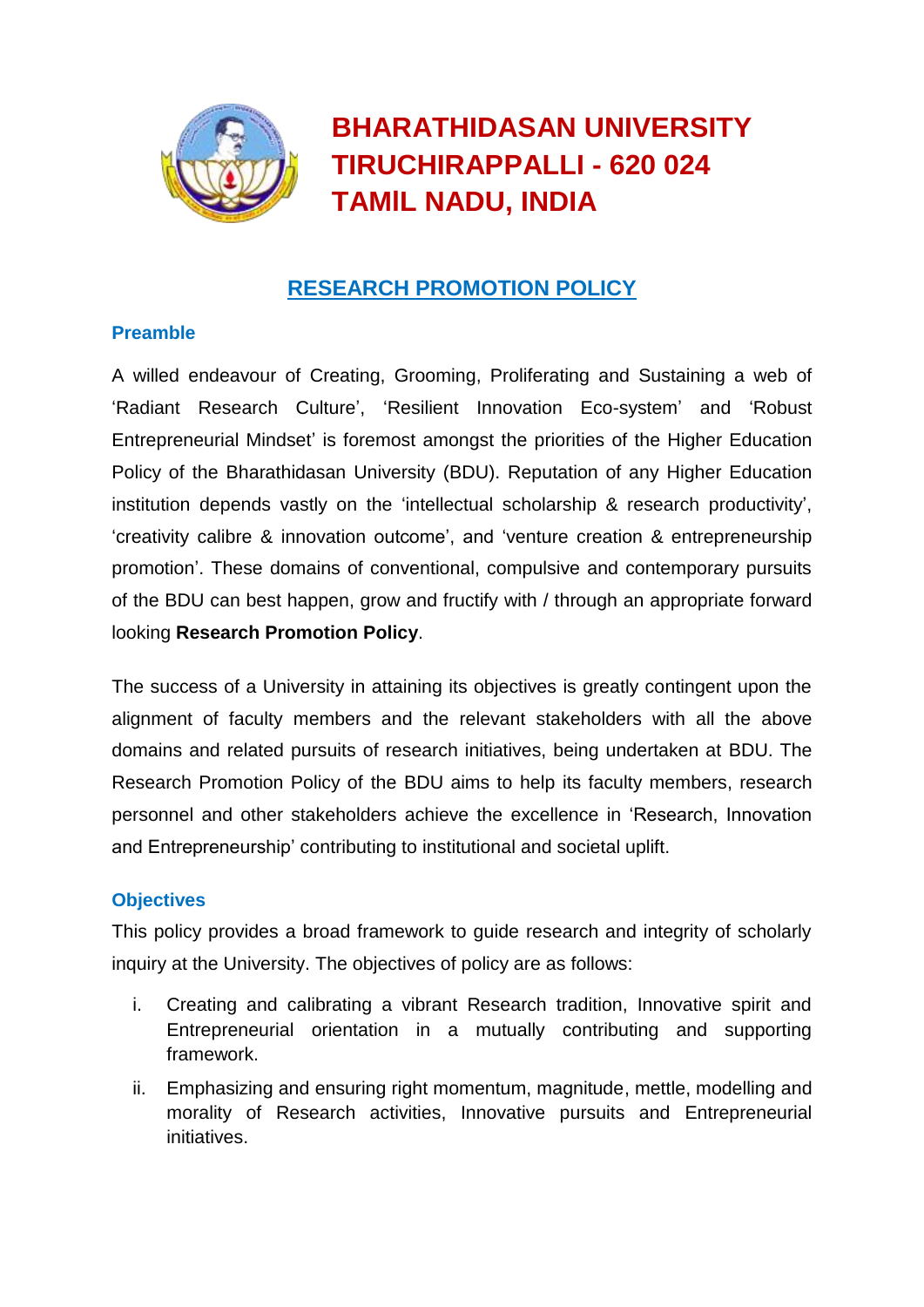- iii. Acquiring and augmenting resources from internal and external sources (Government institutions / Corporate undertakings, Collaborative bodies and Global organizations).
- iv. Invigorating and institutionalizing nexus between teaching and research / innovation / entrepreneurship through translational, instructional and motivational measures.
- v. Impregnating and incentivising the 'Ideation to Action' progress be it Projects, Publications, Prototypes, Patents and other Property of Intellectual Right class.

#### **Research Policy: Provisions and Guidelines**

#### **1. Undertaking Research**

Faculty members of BDU are expected to undertake research, leading to quality publications and presentations in National / International / Seminars of repute, Invited or Expert talks in trainings and meetings, generation of Intellectual Property with potential for commercialization, socially useful outcome and other similar research activity. Research pursuits must stretch to the logical end of creating entrepreneurial ventures as this happens in the developed economies through the process of invention-patenting-incubation-prototype-start-up-innovation-business proposition-entrepreneurial outcome. The concern is no worthy creative idea that has emerged from the Radiant Research Culture and Resilient Innovation Eco-system of BDU should be allowed to end its fate in the Valley of Death by well-timed and tactful collaboration with angel / venture capitalist so that a Robust Entrepreneurial Mindset has its nourishing abode in the ambient campus of BDU.

#### **2. Recruitment and Promotion**

Participation in research activity is mandatory for all faculty members. Research output will be considered one of the criteria for faculty recruitment and promotion along with other academic responsibilities. As per the UGC approved API norms, the university prescribes the norms as to the number of articles to be published at national and international levels by faculty members of different cadres. The quality of research output, especially research publications, may be assessed on the established yardsticks such as Impact Factor (IF), or as revised from time-to-time, as appropriate.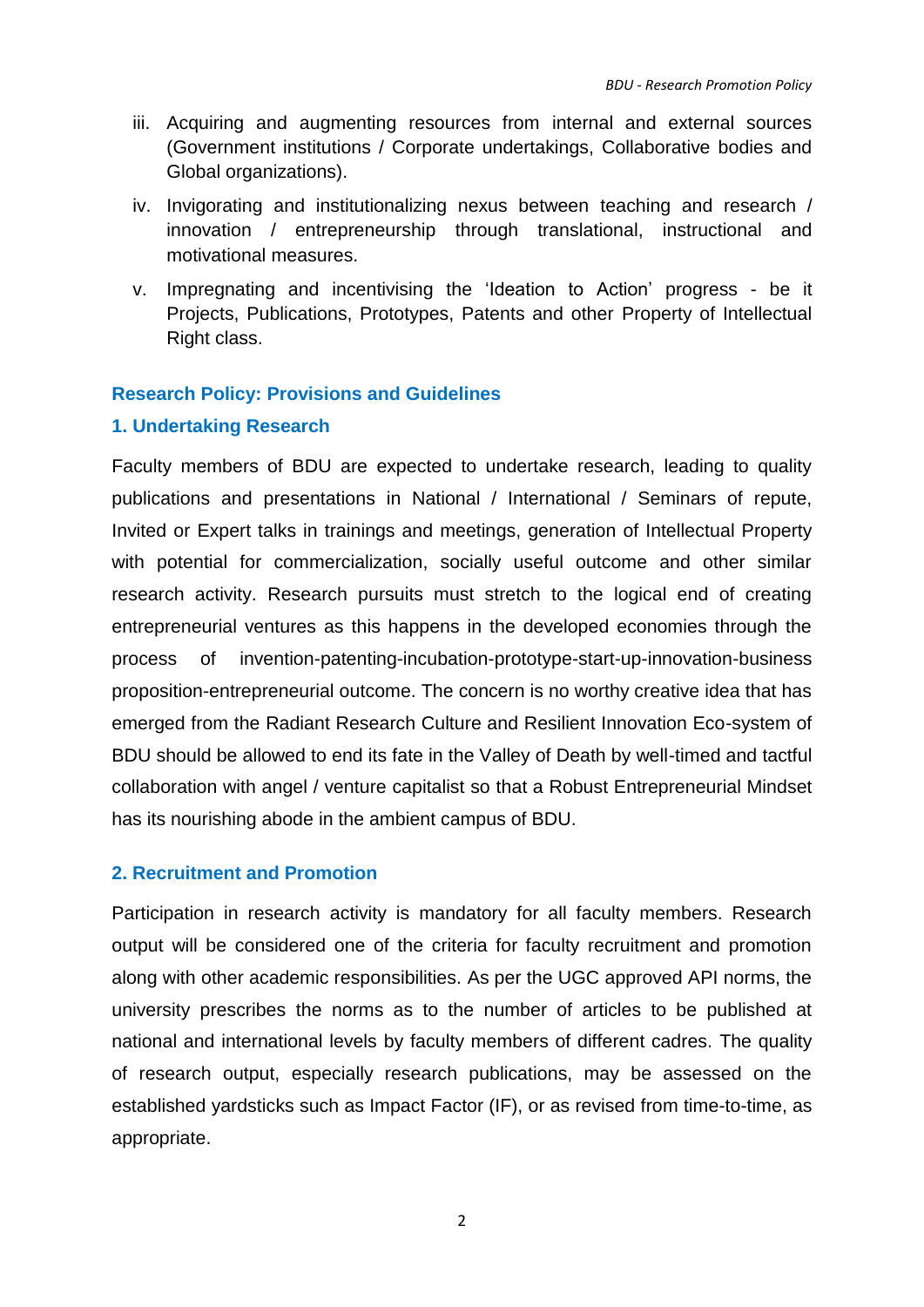#### **3. Research Administration**

- A Research Advisory Committee to function under the Vice-Chancellor is being established to draft policy papers on research, arrange research funding, develop incubation schemes, facilitate IPR activities, groom student / alumni / faculty entrepreneurial mindsets, vet proposals, oversight documents and to recommend measures / schemes on the above and their supportive actions.
- Research activity of each Department is coordinated by the respective Head, with designated authority / responsibility for PIs/Co-PIs.
- Overall day-to-day administration of research activities is coordinated by the Research Section, under the supervision of Director Research, assisted by Deputy / Asst. Registrar or other cadre of personnel of authority as may warrant.

#### **4. Resources for Research Support**

A separate 'Budget Head' for Research is being created for the purpose of Earmarking, Generation and Allocation of resources for Research that also translate into innovative and entrepreneurial triumphs. This 'Budget Head' for Research is in two parts:

**i) Intramural Funds:** The University provides intramural funding for seed money scheme, conferences, intellectual property activities and awards based on the quality and impact of research.

**ii) Extramural Funds:** Extramural Projects and Consultancy funds from state, national and international funding bodies, Government (provincial / central / multilateral) or Private (corporate and NGOs / trusts / individuals) will be generated. Necessary documents to support the research proposals are made available through Projects Section of the University. Support required for follow up of projects (in form of travel to potential funding bodies for follow-up and presentation, supply of additional documents, meetings, etc) is also provided. Faculty members and students are encouraged to apply and work for sponsored projects and fellowship programs.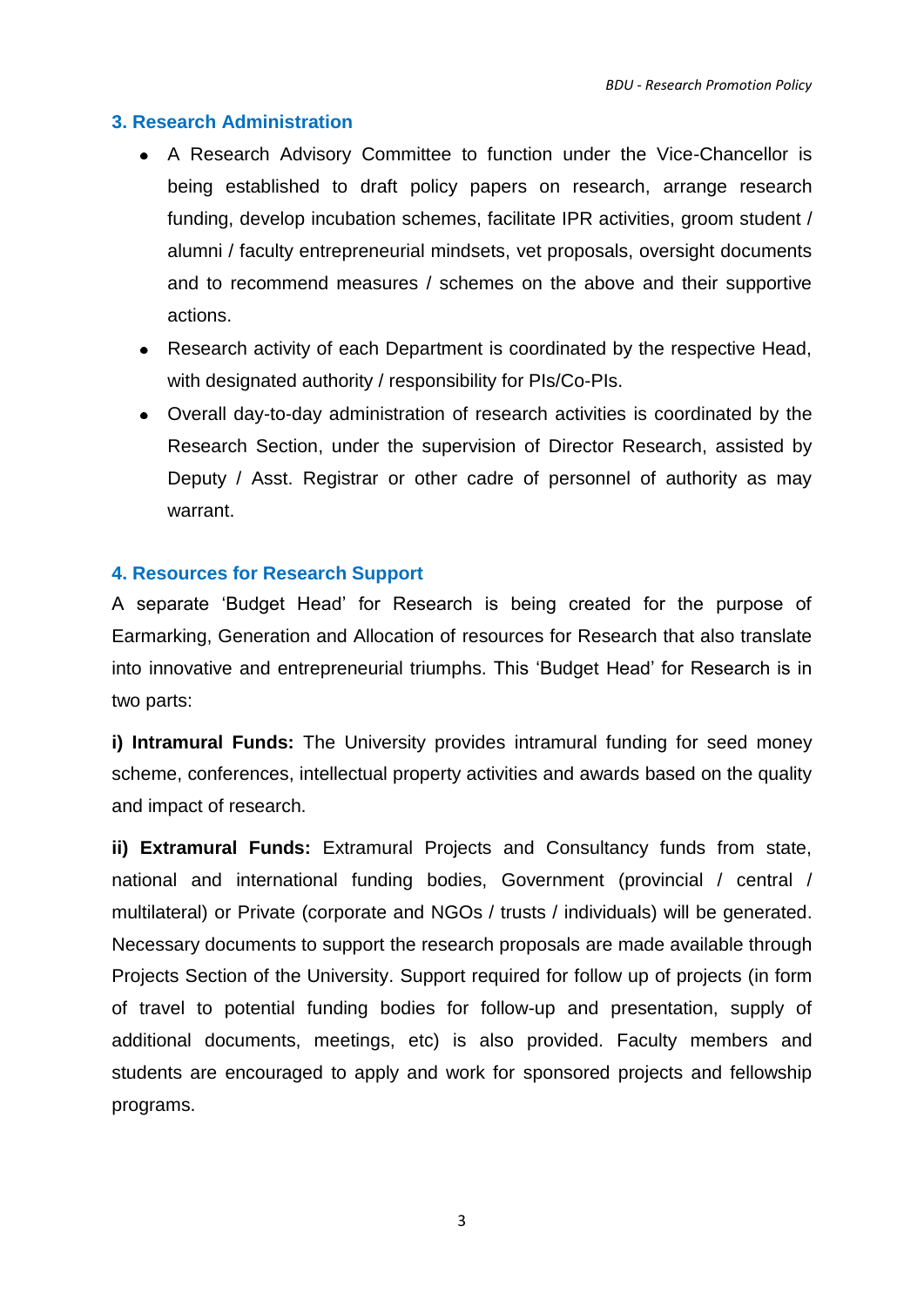#### **5. Young Researchers**

To enhance quality research output, student mentorship / internship is facilitated / arranged. To encourage undergraduate / postgraduate students to pursue research activities leading to tangible output, extra-mural funding is facilitated and internal funding / incentive / award granted on a 'case by case' basis based on merit of proposals / outcomes.

#### **6. Publications**

Publication of papers is critical for the effectiveness of the University. Faculty must publish continuously in the UGC approved journals. Therefore, the University encourages the publication of papers by the faculty with a targeted aim.

Research papers are also expected to be presented at national and international conferences organized by institutions of repute.

Schools / Departments, solely or in groups, is / are encouraged to publish a quality journal (print / online) and organise research conferences, from time to time to boost research activities in the entity / entities concerned and to contribute to the existing body of knowledge.

#### **7. Research Incentive Schemes**

It is important for a progressive University to motivate member of the faculty to publish regularly, innovate and to effect patentable work. Also a progressive improvement in the quality of publications and scale / shade of innovation is essential in a world of competition and ranking framework. Providing incentives to improve research performance and stimulate faculty members into continued research pursuits and attract quality employees are valued by employees / stakeholders. To ensure a long term incentive program, it is therefore proposed that:

- The University encourages publications in Journals enlisted by UGC. Researchers who have published more than 5 papers per Academic year with ≥ 3 impact journals incentivized appropriately. This motivates other researchers to publish as well.
- Research publications by a faculty member in either WEB OF SCIENCE or SCOPUS indexed journals are appreciated with appropriate incentives.
- Further, a faculty member who publishes more than 5 publications per year will be supported partially to attend at least one Seminar / Conference /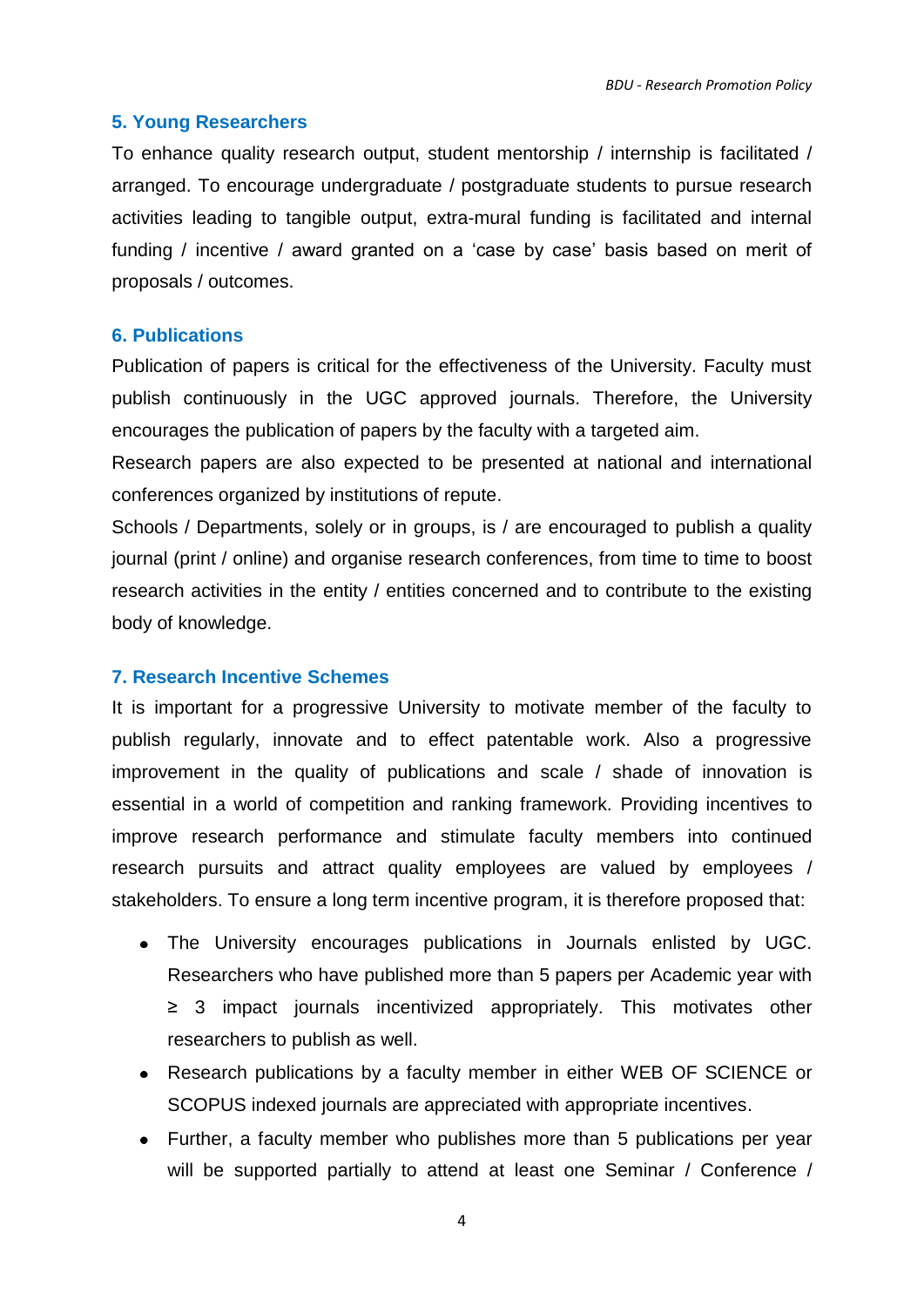Meeting of their choice in the subsequent year, anywhere in India. For this the concerned faculty is accorded 'On Duty'. The extent of financial support (towards registration charges, TA/DA, stay, etc) is decided on a case to case basis.

- The number of research projects undertaken / sanctioned and papers published in an Academic year constitute one of the criteria for the Annual incentive.
- New faculty member, who received seed money, is expected to publish at least one research paper in a peer reviewed and UGC enlisted journals within 2 years of joining. Subsequently, all faculty members are expected to publish at least one research paper every year.
- Collaborative and Interdepartmental research is promoted. In such cases, all participating faculty members are provided equal incentive.
- A Vice-Chancellor's Research Award is being instituted and awarded annually to the best researcher, based on the recommendation of the Research Advisory Committee. The decision of the Committee would be nonchallengeable. The terms and conditions of the award are subject to changes from time to time depending on the emerging research thrusts at national / global paradigms.
- The University may also provide additional manpower in departments with higher research intensity and research output, depending on specific justifiable requirements while adhering to regulations of statutory agencies.
- The University may also consider allocating reduced Academic work load to a faculty member handling more than one extramural major research project.
- The University will incentivise faculty member / research teams that have created IPR assets (Filing / Registration / Granting) by meeting all expenditure and reward for the exemplary works.
- The University will make its campus facilities amply available for business incubation by faculty / student / scholar / alumnus on merit basis
- The University shall assist the faculty member / research teams in mustering support from Venture Capitalists / Angel Financiers in taking the IPR assets into start-ups, further scale up actions and securing royalty.